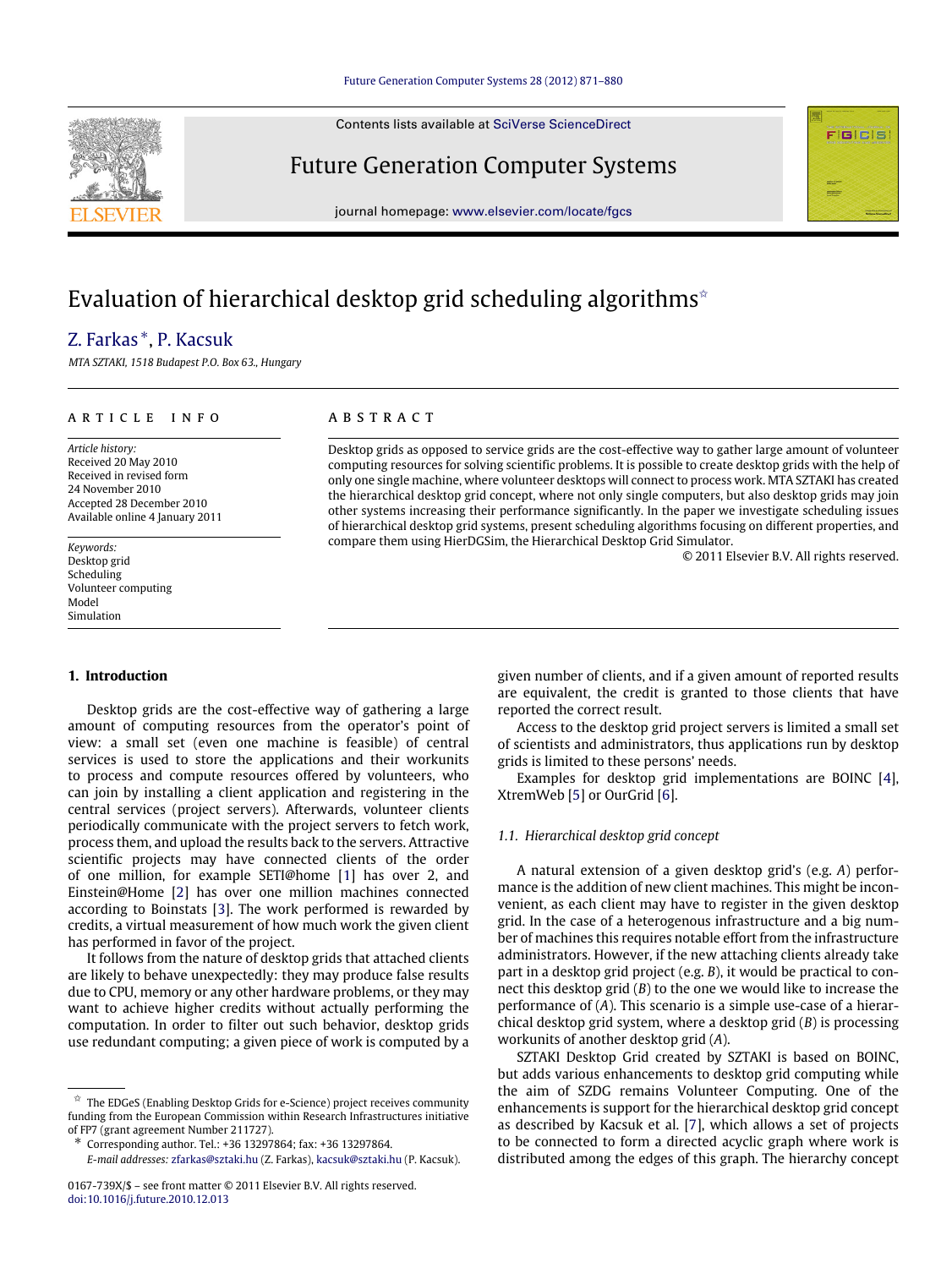<span id="page-1-0"></span>

**Fig. 1.** Hierarchical system example.

is solved with the help of a modified BOINC client application, the Hierarchy Client.

The Hierarchy Client is always running beside any child project, and its only task is to connect to the parent desktop grid, report itself as a powerful client consisting of a given number of processors, and inject fetched workunits into the local desktop grid's database. Generally, a project acting as a parent does not have to be aware of the hierarchy, it only sees the child desktop grid as one powerful client. Additional details of this solution are described in our papers [\[8](#page--1-9)[,9\]](#page--1-10). Marosi et al. [\[9\]](#page--1-10) show how to implement automatic application deployment in hierarchical desktop grid systems, thus administrators of lower level desktop grids do not have to deal with deploying applications of higher level parent desktop grids. An example of a hierarchical system can be seen in [Fig. 1.](#page-1-0)

#### *1.2. Outline of the paper*

The main aim of this paper is to examine how child desktop grids can determine their performance, and reflect this in the number of processors reported by the Hierarchy Client. The reported CPU number should result in as low a number of deadline violations and makespans as possible. Minimization of deadline violations is important as this metric reflects how much unnecessary work has been performed. On the other hand, makespan is important as it indicates how "fast" a given algorithm is under certain circumstances.

The paper is organized as follows: Section [2](#page-1-1) shows related work in hierarchical structure scheduling, Section [3](#page-1-2) introduces algorithms considered, in Section [4](#page--1-11) we evaluate scheduling algorithms, finally in Section [5](#page--1-12) we conclude our work.

## <span id="page-1-1"></span>**2. Related work in hierarchical structure scheduling**

The hierarchical desktop grid concept is a relatively new concept, and as such, there hasn't really been any research that focuses on scheduling questions related to these kinds of systems. Moreover, the desktop grid concept is different from the traditional grid concept: in the latter case schedulers have to send a job with specified requirements to one of the services that most satisfies them, so we can think of them as a system that implements the push model when considering job execution. In the case of desktop grids, the situation changes: resources (clients) contact a central service (the desktop grid server) and fetch some work, thus implement the pull model. As a consequence, the scheduling question changes: how much work should a client fetch for processing, how does the central server concept of BOINC influence scheduling?

Anderson et al. [\[10\]](#page--1-13) described the task server component of BOINC, and proved using measurements that a single machine can distribute as much as 8.8 million tasks a day, which is much more than the 100 000 jobs the EGEE infrastructure processes a day [\[11\]](#page--1-14). So we can say that the single central server concept doesn't introduce a bottleneck.

Regarding client side scheduling, Anderson and McLeod [\[12\]](#page--1-15) describe BOINC's local scheduling policies, Kondo et al. [\[13\]](#page--1-16) present some algorithms and compare them with the help of simulation using different properties. Domingues et al. [\[14\]](#page--1-17) focus on scheduling techniques that improve the turnaround time of desktop grid applications. For this they use a 39-days trace of computer availability of 32 machines in two classrooms, and compare the results with the ideal execution time. Also Domingues et al. [\[14\]](#page--1-17) have created a tool called DGSchedSim [\[15\]](#page--1-18) that can be used to evaluate different scheduling algorithms on desktop grids using an existing trace. In paper [\[16\]](#page--1-19) the authors present a scheduler for desktop grids that is based on stochastic modeling of client availability. Besides this, in his Ph.D. thesis Kondo [\[17\]](#page--1-20) introduces the cluster equivalence ratio *M*/*N* of desktop grids, where this ratio shows how many (*M*) dedicated cluster machines can be used to represent the performance of a desktop grid consisting of *N* machines. This ratio depends on application characteristics.

There has been a notable amount of work regarding service grid scheduling. Fibich et al. [\[18\]](#page--1-21) present the Grid Scheduling Problem: a set of heterogeneous resources, different jobs, constraints and an objective. They also present a model for the scheduling problem. Spooner et al. [\[19\]](#page--1-22) present the TITAN scheduling architecture that uses performance prediction (performance analysis and characterization environment—PACE [\[20\]](#page--1-23)), and focus on local scheduling. Weng et al. [\[21\]](#page--1-24) show a cost-based online scheduling algorithm with a scheduling framework, and analyze the performance of the presented algorithm theoretically, compared to the optimal offline algorithm. The two variants are compared using simulation, too. The work presented by Chapman et al. [\[22\]](#page--1-25) uses a formal framework based on Kalman filter theory to predict the CPU utilization in clusters. Using the presented predictions the author measured a precision of 15%–20%. Xhafa and Abraham [\[23\]](#page--1-26) overview computational models for the grid scheduling problem, with service grids in focus.

### <span id="page-1-2"></span>**3. Scheduling algorithms**

In this section we overview some possible scheduling algorithms for hierarchical desktop grid systems. We have already described the algorithms in our paper [\[24\]](#page--1-27) in detail.

An important property of these algorithms is that they are local, that is each child desktop grid runs an instance of one of the scheduling algorithms. The task of the scheduling algorithm is not to send workunits to attached clients, but to determine a number of CPU cores reflecting the performance of the given desktop grid reported by the Hierarchy Client. As the child desktop grid connects to its parent, it will represent itself as powerful client consisting of so many cores, so it will process at most so many workunits originating from its parent in parallel. The reported CPU core number is denoted with  $\mathcal{N}$ .

Within the scheduling algorithm we assume that each client has one CPU core.

The algorithms are grouped based to the property they operate on: client properties, workunit processing properties, and the local desktop grid's status.

We use the following notations: DG for a desktop grid entity, *DG.nperf* for N, *DG.dgset* for the set of child desktop grids of DG, *DG*.*CLset* for the client set of a desktop grid, *DG*.*ldl* for the deadline of the last workunit fetched by DG from its parent, Cl for a client entity, *Cl*.*lconn* for a client's last connection time, and *Cl*.*dg* for a client's desktop grid.